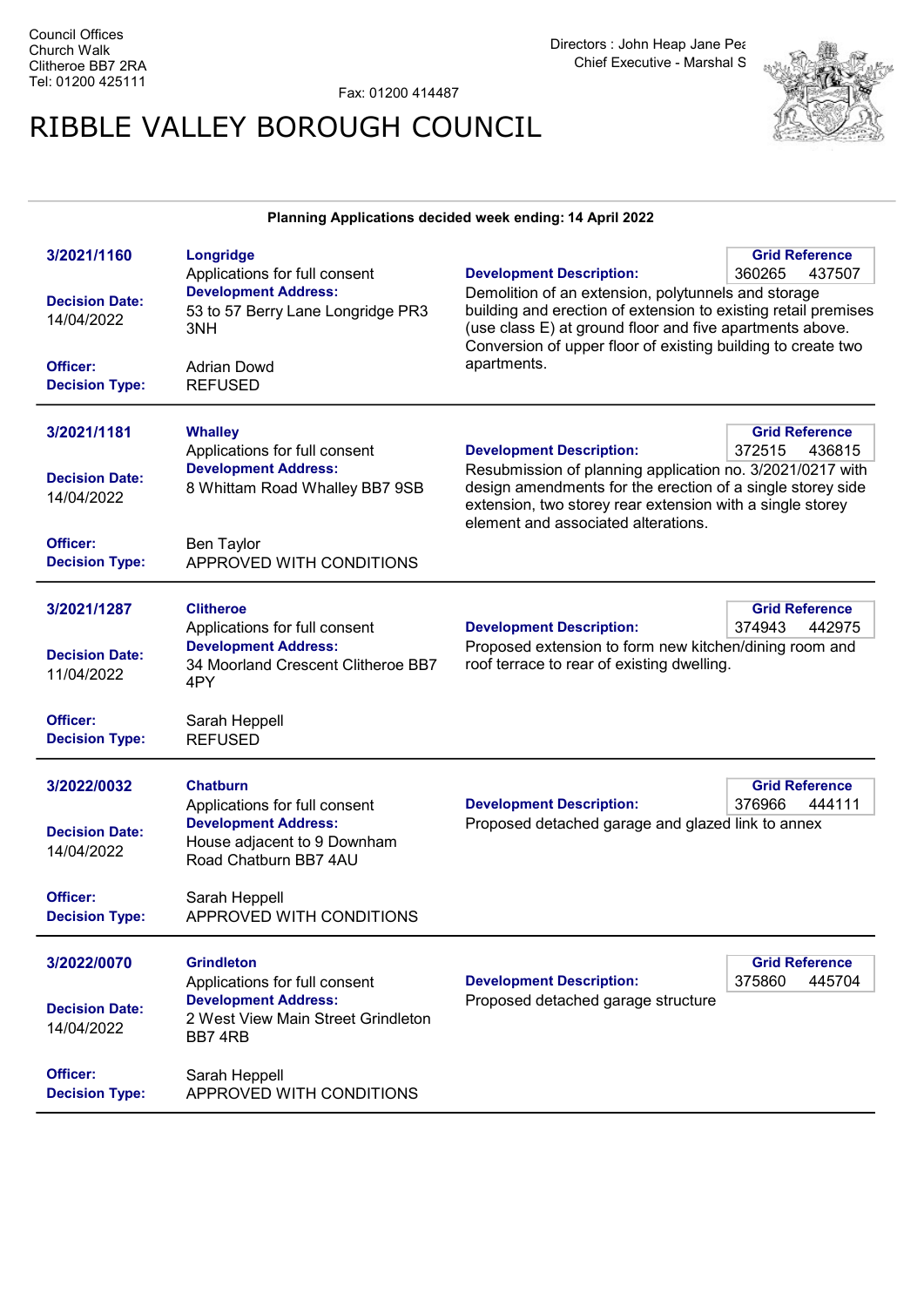| 3/2022/0101<br><b>Decision Date:</b><br>14/04/2022 | <b>Newsholme and Paythorne</b><br>Applications for full consent<br><b>Development Address:</b><br>land to the South of Paa Lane<br>Paythorne BB7 4JD          | <b>Grid Reference</b><br><b>Development Description:</b><br>383397<br>452277<br>Change of use of land for the siting of three Shepherds<br>Huts                                                                                              |
|----------------------------------------------------|---------------------------------------------------------------------------------------------------------------------------------------------------------------|----------------------------------------------------------------------------------------------------------------------------------------------------------------------------------------------------------------------------------------------|
| Officer:<br><b>Decision Type:</b>                  | <b>Ben Taylor</b><br>APPROVED WITH CONDITIONS                                                                                                                 |                                                                                                                                                                                                                                              |
| 3/2022/0145<br><b>Decision Date:</b><br>14/04/2022 | <b>Billington and Langho</b><br>Applications for full consent<br><b>Development Address:</b><br>2 The Rydings Langho Blackburn<br>BB68BQ                      | <b>Grid Reference</b><br><b>Development Description:</b><br>369152<br>434095<br>Proposed accessible ramp for the annex accommodation<br>approved under 3/2021/1026.                                                                          |
| Officer:<br><b>Decision Type:</b>                  | Ben Taylor<br>APPROVED WITH CONDITIONS                                                                                                                        |                                                                                                                                                                                                                                              |
| 3/2022/0158<br><b>Decision Date:</b><br>13/04/2022 | Applications for full consent<br><b>Development Address:</b><br>3 Northacre Drive Barrow BB7 9XT                                                              | <b>Grid Reference</b><br><b>Development Description:</b><br>373917<br>438023<br>Proposed new ground floor window in the side wall of the<br>house.                                                                                           |
| Officer:<br><b>Decision Type:</b>                  | <b>Ben Taylor</b><br>APPROVED WITH CONDITIONS                                                                                                                 |                                                                                                                                                                                                                                              |
| 3/2022/0189<br><b>Decision Date:</b><br>14/04/2022 | <b>Clitheroe</b><br>Applications for full consent<br><b>Development Address:</b><br>34 King Street Clitheroe BB7 2EU                                          | <b>Grid Reference</b><br>374279<br><b>Development Description:</b><br>441974<br>Proposed installation of an automated prescription<br>collection machine and associated panel located to the side<br>of the entrance on Railway View Avenue. |
| Officer:<br><b>Decision Type:</b>                  | Stephen Kilmartin<br><b>REFUSED</b>                                                                                                                           |                                                                                                                                                                                                                                              |
| 3/2022/0190<br><b>Decision Date:</b><br>14/04/2022 | <b>Chipping</b><br>Applications for full consent<br><b>Development Address:</b><br>Elmridge Barn Elmridge Lane<br>Chipping PR3 2NY                            | <b>Grid Reference</b><br>359573<br>440594<br><b>Development Description:</b><br>Proposed new stone wall to boundary with wrought iron<br>gates, new pergola and changes to landscaping within<br>garden curtilage.                           |
| Officer:<br><b>Decision Type:</b>                  | Ben Taylor<br>APPROVED WITH CONDITIONS                                                                                                                        |                                                                                                                                                                                                                                              |
| 3/2022/0195<br><b>Decision Date:</b><br>14/04/2022 | <b>Aighton, Bailey &amp; Chaigley</b><br>Applications for full consent<br><b>Development Address:</b><br>Plane Tree Cottage Chipping Road<br>Chaigley BB7 3LT | <b>Grid Reference</b><br>367741<br><b>Development Description:</b><br>441970<br>Proposed removal of existing timber shed and construction<br>of new detached garage and workshop to existing dwelling.<br>Resubmission of 3/2021/1289.       |
| Officer:<br><b>Decision Type:</b>                  | Sarah Heppell<br><b>REFUSED</b>                                                                                                                               |                                                                                                                                                                                                                                              |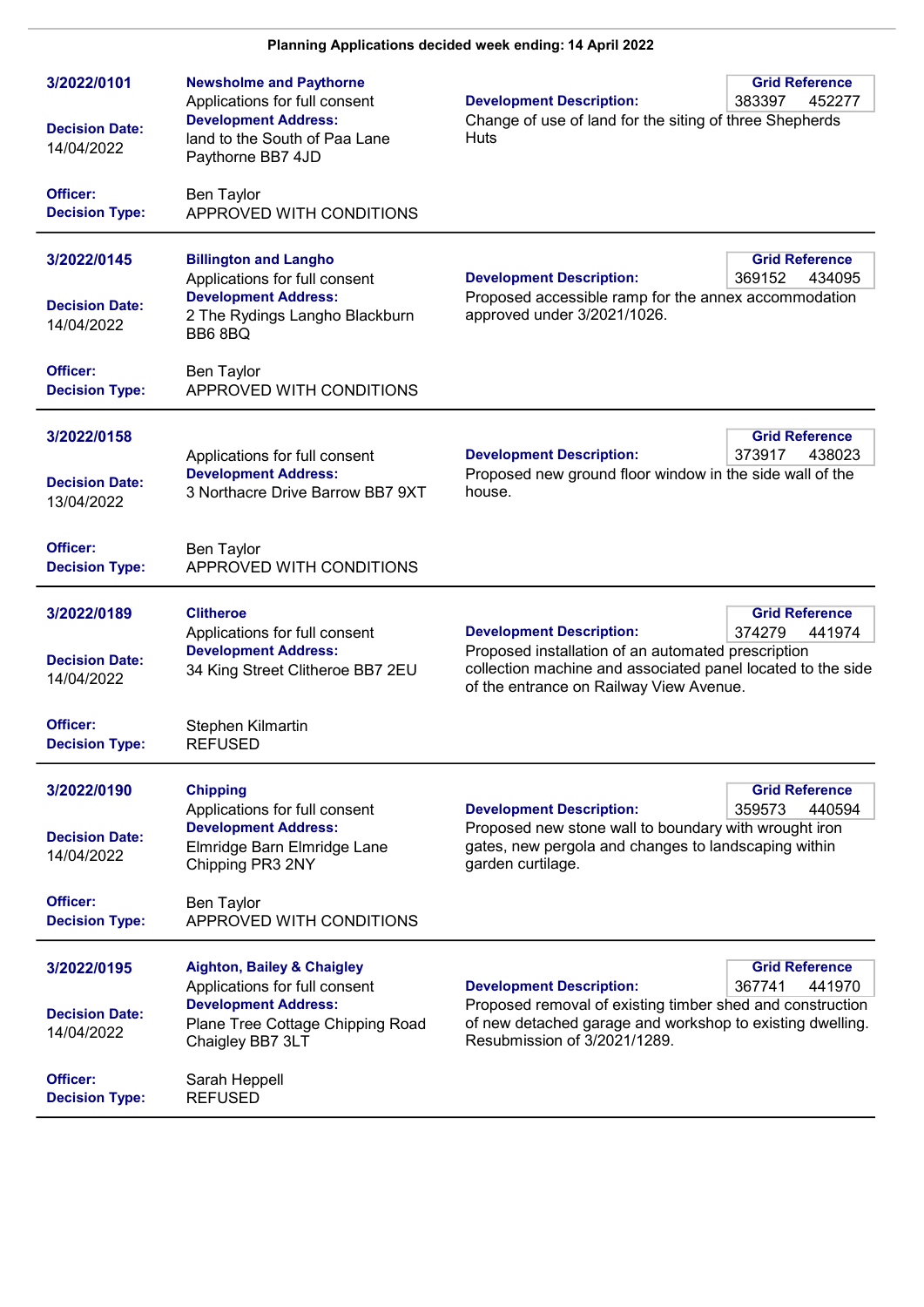| 3/2022/0196<br><b>Decision Date:</b><br>14/04/2022 | <b>Whalley</b><br>Applications for full consent<br><b>Development Address:</b><br>15 Abbey Road Whalley BB7 9RP | <b>Development Description:</b><br>Demolition of existing garage and construction of single<br>storey extension to side and rear.                                                                                     | <b>Grid Reference</b><br>373176<br>436359 |
|----------------------------------------------------|-----------------------------------------------------------------------------------------------------------------|-----------------------------------------------------------------------------------------------------------------------------------------------------------------------------------------------------------------------|-------------------------------------------|
| Officer:<br><b>Decision Type:</b>                  | John Macholc<br>APPROVED WITH CONDITIONS                                                                        |                                                                                                                                                                                                                       |                                           |
| 3/2022/0198                                        | <b>Mellor</b><br>Advertisements                                                                                 | <b>Development Description:</b>                                                                                                                                                                                       | <b>Grid Reference</b><br>366840<br>431041 |
| <b>Decision Date:</b><br>14/04/2022                | <b>Development Address:</b><br>Spread Eagle Hotel Mellor Lane<br>Mellor BB2 7EG                                 | Replacement external signs to include a projecting sign, a<br>name board, two sets of individual letters, one<br>post-mounted welcome sign, two disclaimer signs and five<br>etched vinyl signs to glass balustrades. |                                           |
| Officer:<br><b>Decision Type:</b>                  | Ben Taylor<br>APPROVED WITH CONDITIONS                                                                          |                                                                                                                                                                                                                       |                                           |
| 3/2022/0201                                        | <b>Wilpshire</b><br>Applications for full consent                                                               | <b>Development Description:</b>                                                                                                                                                                                       | <b>Grid Reference</b><br>369411<br>431822 |
| <b>Decision Date:</b><br>13/04/2022                | <b>Development Address:</b><br>Fern Bank Parsonage Road<br>Wilpshire BB1 4AG                                    | Proposed extension to rear. Resubmission of 3/2021/1174.                                                                                                                                                              |                                           |
| Officer:<br><b>Decision Type:</b>                  | Ben Taylor<br>APPROVED WITH CONDITIONS                                                                          |                                                                                                                                                                                                                       |                                           |
| 3/2022/0214                                        | <b>Wilpshire</b><br>Application for tree works<br><b>Development Address:</b>                                   | <b>Development Description:</b><br>Tree 5 willow - crown lift to 3m over car park consider                                                                                                                            | <b>Grid Reference</b><br>368805<br>432416 |
| <b>Decision Date:</b><br>14/04/2022                | 1 Fairways Court Wilpshire BB1 9LA                                                                              | removal to prevent future damage to wall, Tree6 - willow<br>clear building by 2m, crown lift to 3m over car park, Tree 8<br>Maple - Remove stake and ties, Tree 11 - 3 x sycamore 1                                   |                                           |
| Officer:<br><b>Decision Type:</b>                  | Alex Shutt<br>APPROVED WITH CONDITIONS                                                                          | x Lime sever Ivy at base to aid future inspections. Remove<br>deadwood over road.                                                                                                                                     |                                           |
| 3/2022/0267                                        | <b>Mellor</b><br><b>Removal of Condition</b>                                                                    | <b>Development Description:</b>                                                                                                                                                                                       | <b>Grid Reference</b><br>363871<br>429560 |
| <b>Decision Date:</b><br>14/04/2022                | <b>Development Address:</b><br>Woodfold Park Stud Woodfold Park<br>Mellor BB2 7QA                               | Removal of Condition 5 (Occupancy) and 6 (Residency) of<br>planning permission 3/2007/0252. Resubmission of<br>application 3/2021/1086.                                                                               |                                           |
| Officer:<br><b>Decision Type:</b>                  | John Macholc<br>APPROVED WITH CONDITIONS                                                                        |                                                                                                                                                                                                                       |                                           |
| 3/2022/0270                                        | <b>Bolton-by-Bowland, Gisburn Forest and Sawley</b><br>Certificate of Lawfulness - Proposed                     | <b>Development Description:</b>                                                                                                                                                                                       | <b>Grid Reference</b><br>380218<br>450063 |
| <b>Decision Date:</b><br>14/04/2022                | <b>Development Address:</b><br>Closes Hall Lodge Stump Cross<br>Lane Bolton by Bowland BB7 4LX                  | Certificate of Lawfulness for the proposed change of roof<br>tile from plain tiles to natural slates following house fire.                                                                                            |                                           |
| Officer:<br><b>Decision Type:</b>                  | <b>Ben Taylor</b><br>PERMISSION NOT REQUIRED                                                                    |                                                                                                                                                                                                                       |                                           |